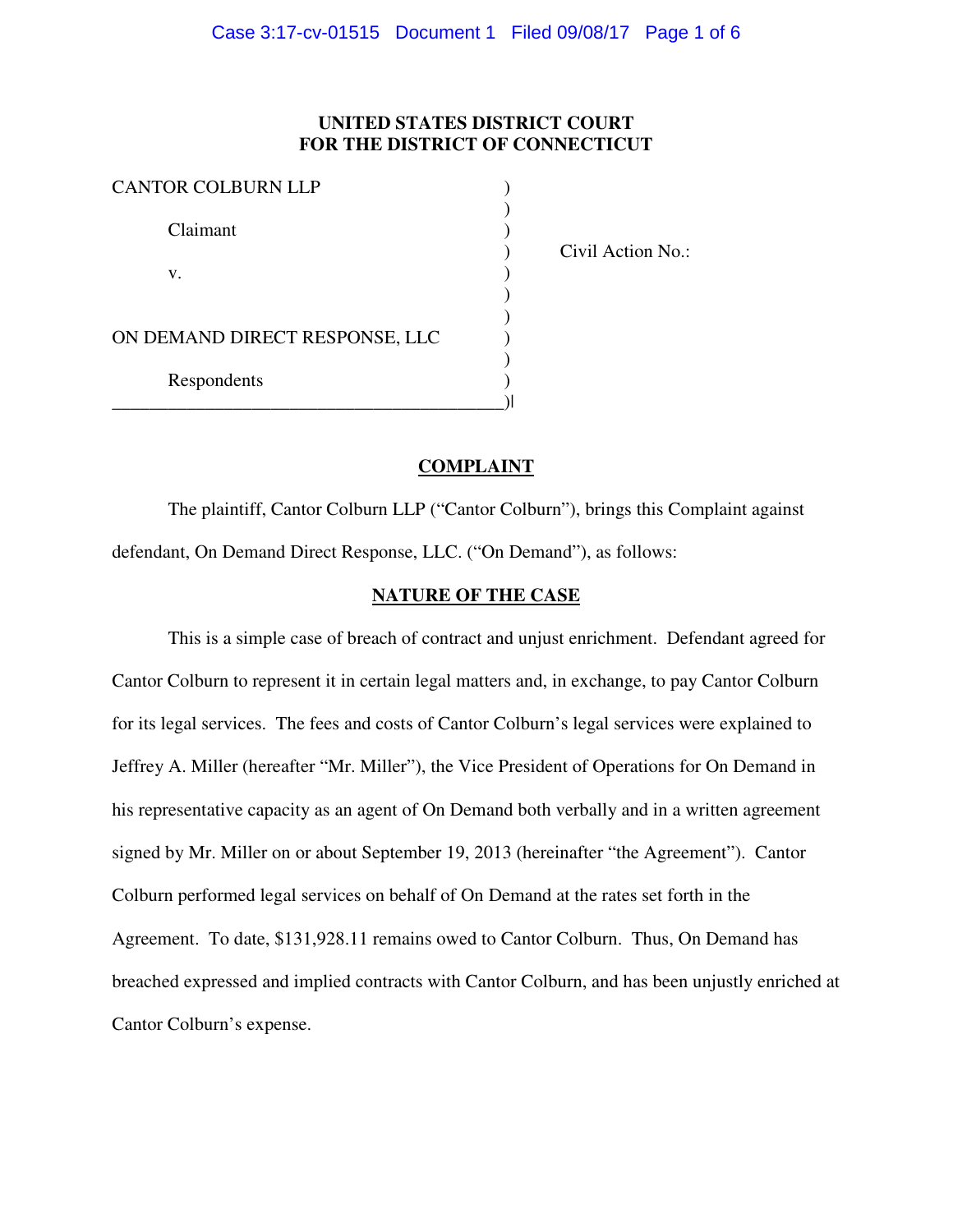### **PARTIES**

1. Cantor Colburn LLP is a law firm having offices at 20 Church Street, Hartford, Connecticut 06103.

2. Upon information and belief, On Demand is a limited liability company organized and existing under the laws of the State of California and having a primary place of business located at 14958 Ventura Boulevard, Ste. 104, Sherman Oaks, CA 91403

### **JURISDICTION AND VENUE**

3. This court has original jurisdiction over this action under Title 28, United States Code section  $1332(a)(1)$  because more than \$75,000.00 is at issue, exclusive of costs and interests, and the parties are citizens of different states.

4. Venue is appropriate in this district under Title 28 United States Code Section 1391(a) because a substantial part of the events or omissions giving rise to the claim occurred here.

### **GENERAL ALLEGATIONS**

5. In or about September of 2013, On Demand hired Cantor Colburn to provide legal services with respect to various intellectual property matters.

6. On or about September 19, 2013 On Demand entered into the Agreement setting forth the terms of their engagement with Cantor Colburn for legal services. *See* Agreement, attached as Exhibit A. The Agreement outlines, *inter alia*, the basis on which Cantor Colburn would provide legal services and bill for them.

7. The Agreement describes that Cantor Colburn's fees would be determined on an hourly basis and that there would be costs associated with Cantor Colburn's representation of On Demand in addition to attorneys' fees.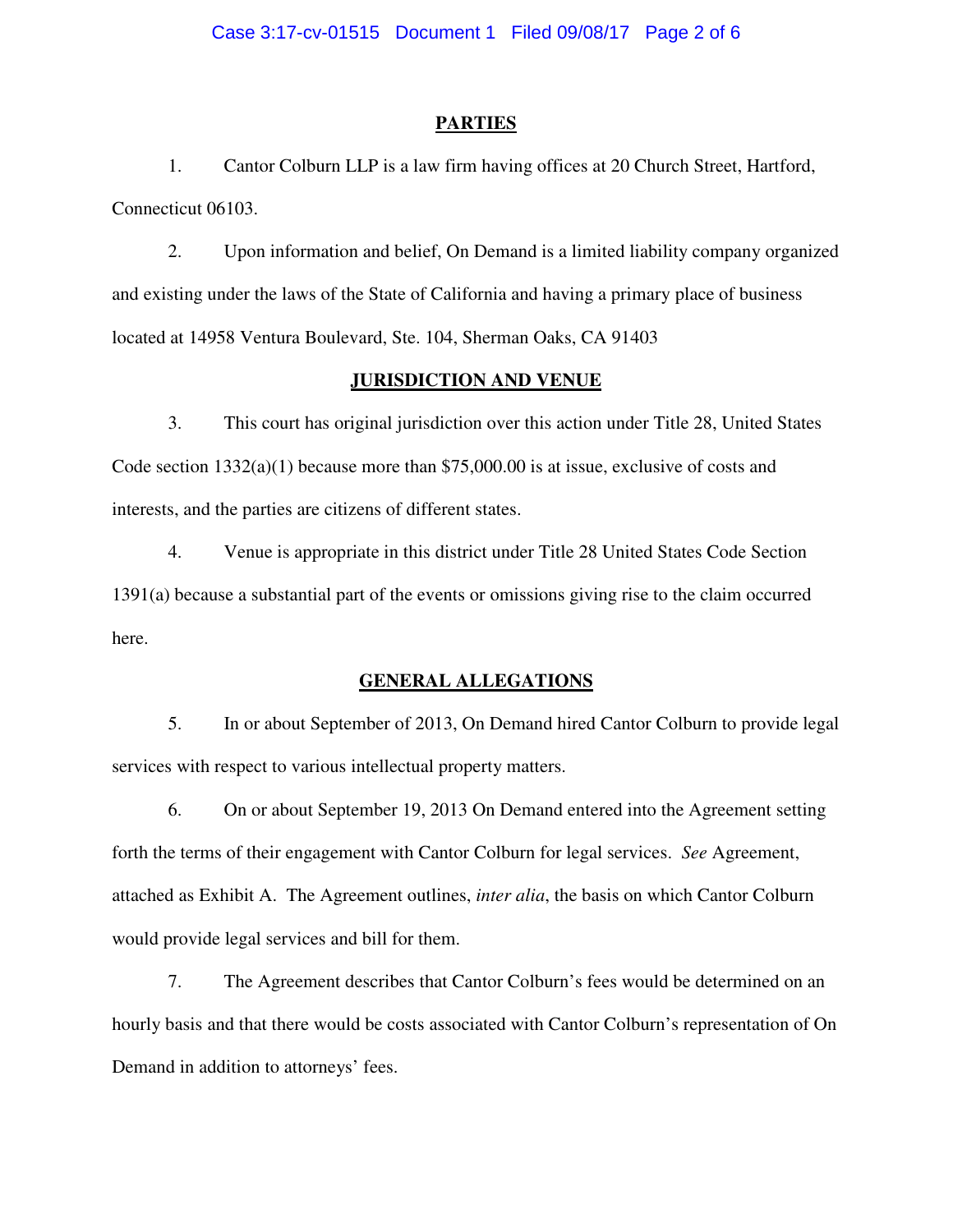### Case 3:17-cv-01515 Document 1 Filed 09/08/17 Page 3 of 6

8. The Agreement also describes how and when Cantor Colburn would bill the On Demand and when On Demand was expected to pay Cantor Colburn.

9. Additionally, On Demand acknowledged in the Agreement that they were given the opportunity to consult with independent counsel regarding the Agreement.

10. After the Agreement was executed by both parties, Cantor Colburn performed legal work on behalf of On Demand.

11. The legal work continued for a period of about four years, from about September 19, 2013 to about February 28, 2017, when On Demand was informed by Cantor Colburn that the engagement would be terminated due to multiple unpaid invoices. As of that date, On Demand owes Cantor Colburn an outstanding amount of \$131,928.11. *See* debtor statement attached as Exhibit B.

### **COUNT I**

### **BREACH OF WRITTEN CONTRACT**

12. The plaintiff incorporates by reference the allegations contained in Paragraphs 1- 11 of this complaint.

13. On or about September 19, 2013, the plaintiff and defendant entered into a written Agreement which was signed by Jeffrey Miller, the Vice President of Operations, as agent for On Demand.

14. By terms of the written Agreement, On Demand promised to pay Cantor Colburn's fees and costs in exchange for legal services.

15. The plaintiff fully performed all of its duties including representation and advising On Demand in various intellectual property matters before the United States Patent and Trademark Office.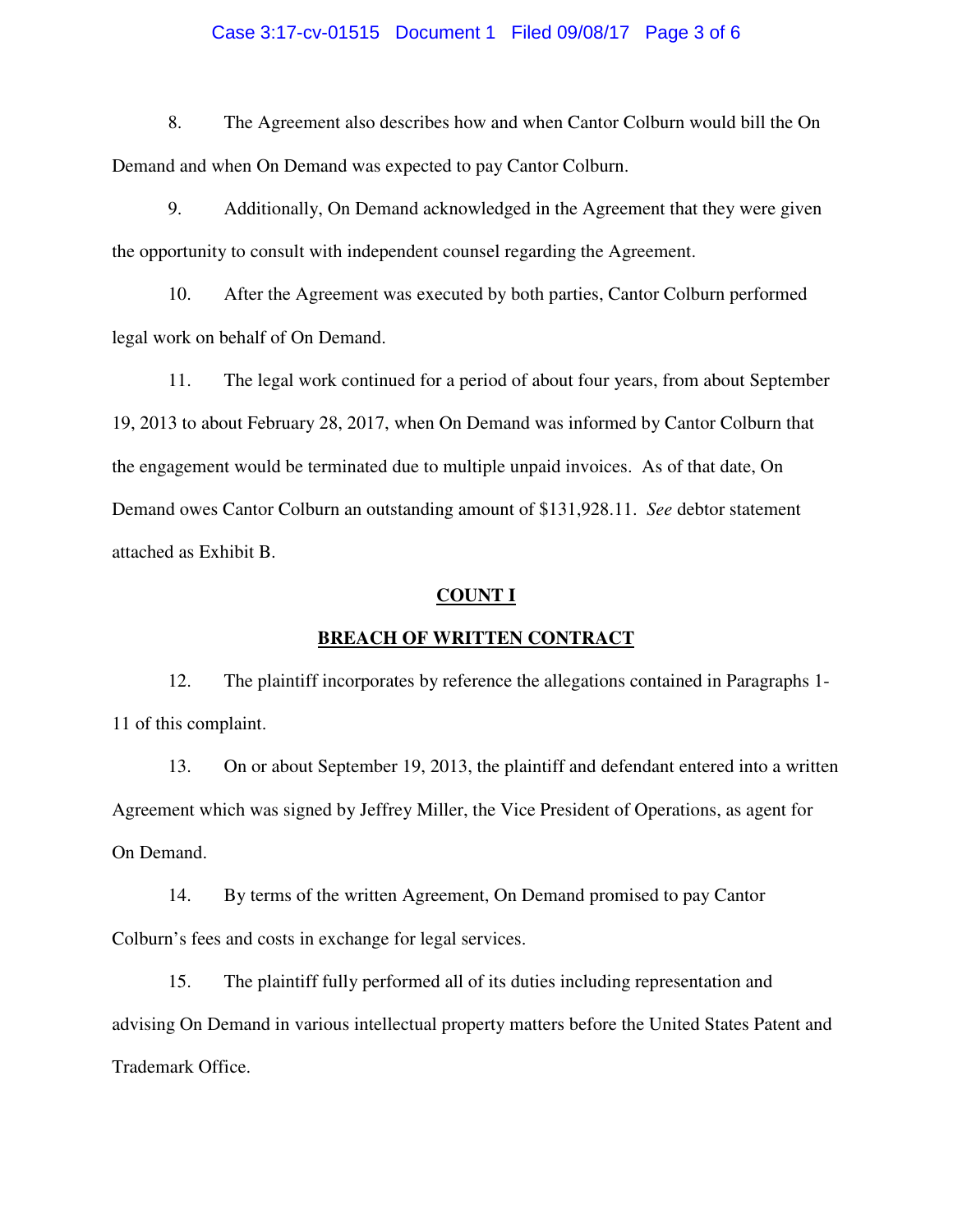### Case 3:17-cv-01515 Document 1 Filed 09/08/17 Page 4 of 6

16. On Demand have breached the Agreement by failing to fully pay Cantor Colburn its fees and costs incurred in performing legal services on behalf of On Demand.

17. On Demand breach has damaged Cantor Colburn in the amount of \$131,928.11.

### **COUNT II**

### **BREACH OF IMPLIED CONTRACT**

18. The plaintiff incorporates by reference the allegations contained in Paragraphs 1 through 17 of this complaint.

19. At On Demand's request, the plaintiff represented On Demand in various intellectual property matters. Both parties expected and understood that On Demand would compensate the plaintiff for its legal services. Their expectations were reasonable given common practices in the legal profession, and the parties' previous course of conduct.

20. The plaintiff performed valuable legal services that directly benefited On Demand. On Demand accepted the plaintiff's legal services to their direct benefit.

21. It would be unjust to permit On Demand to benefit from the plaintiff's legal services without paying the plaintiff the reasonable value for their services.

22. The reasonable value of the plaintiff's representation of On Demand for various intellectual property matters is \$131,928.11 plus interest.

### **COUNT III**

### **UNJUST ENRICHMENT**

23. The plaintiff incorporate by reference the allegations contained in Paragraph 1-22 of this complaint.

24. At On Demand's request, the plaintiff represented On Demand in various intellectual property matters. Both parties expected and understood that On Demand would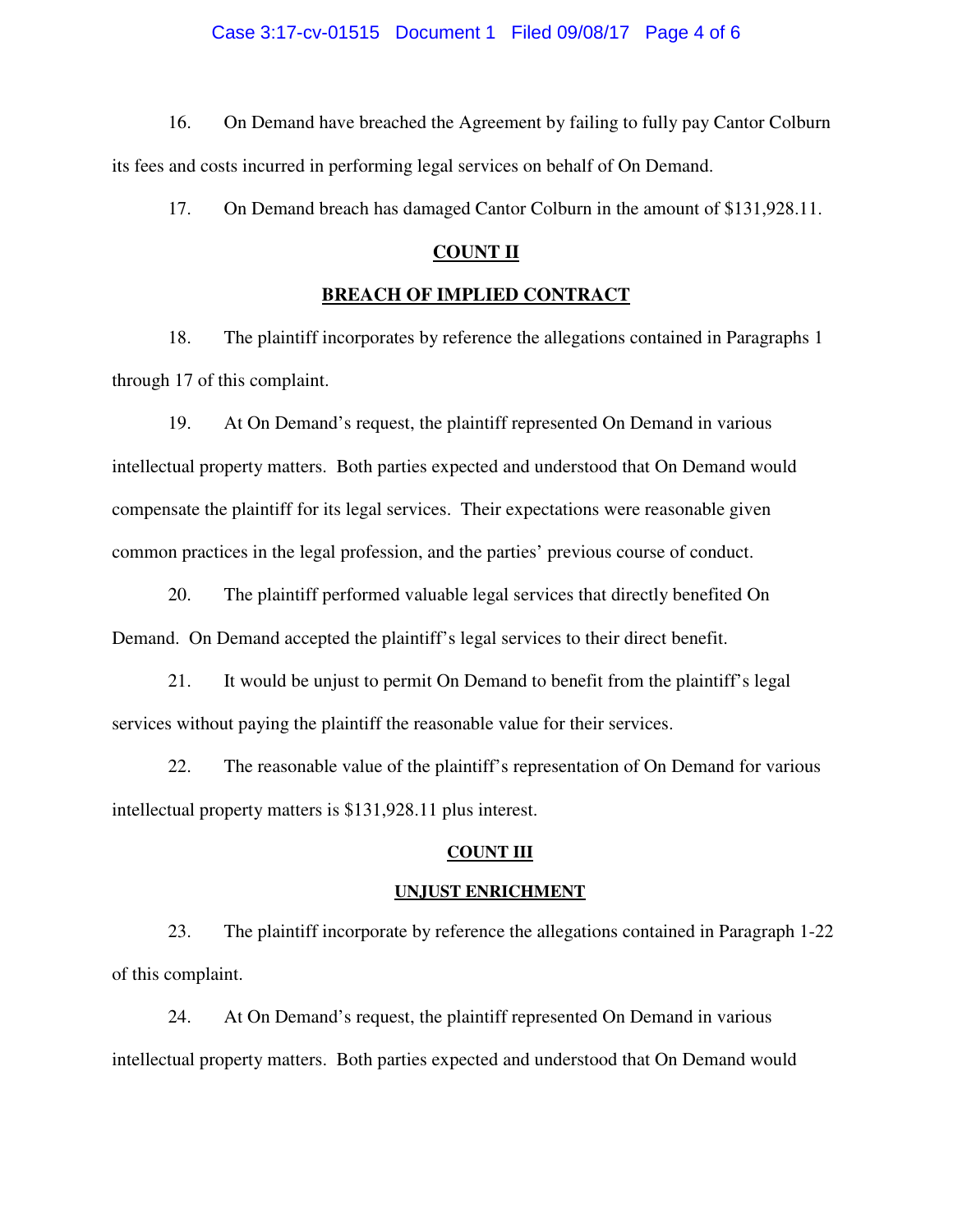### Case 3:17-cv-01515 Document 1 Filed 09/08/17 Page 5 of 6

compensate the plaintiff for its legal services. Their expectations were reasonable given common practices in the legal professions, and the parties' previous course of conduct.

25. The plaintiff performed valuable legal services that directly benefited On Demand. On Demand accepted the plaintiff's legal services to their direct benefit.

26. It would be unjust to permit On Demand to benefit from the plaintiff's legal services without paying the plaintiff for their reasonable value.

27. The reasonable value of the plaintiff's representation of On Demand for various intellectual property matters is \$131,928.11 plus interest.

### **PRAYER FOR RELEIF**

WHEREFORE, Plaintiff respectfully requests that this Court:

1. For compensatory damages in the amount of \$131,928.11 plus interest in an amount to be proved;

- 2. For interest on the damages;
- 3. Cost of suit;
- 4. For other fair and equitable relief to which the plaintiff may be entitled.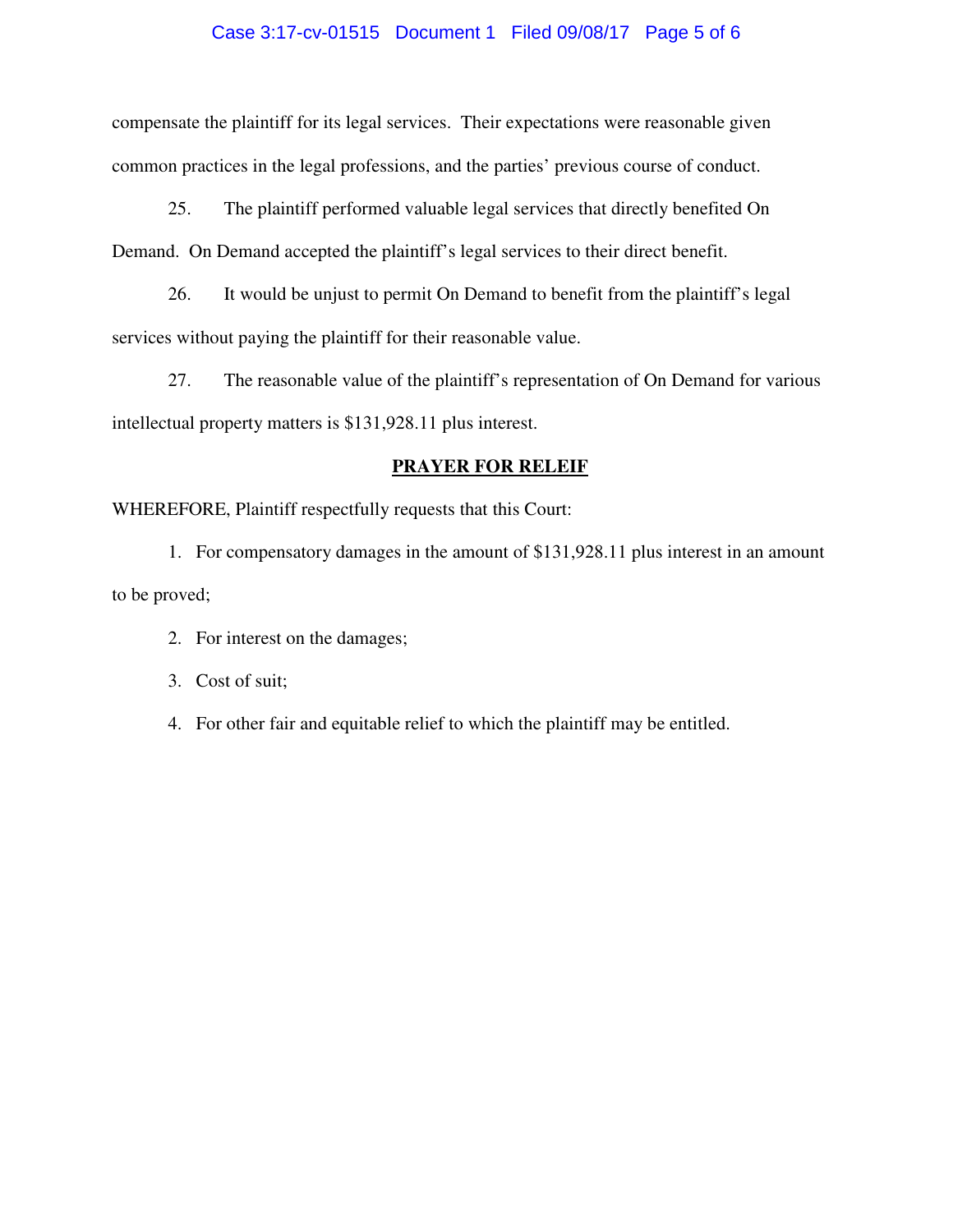### **DEMAND FOR JURY TRIAL**

Plaintiff demands a trial by jury.

Date: September 7, 2017 Respectfully submitted,

/s/ Andrew C. Ryan\_\_\_\_\_\_\_\_\_\_\_\_\_\_\_ Andrew C. Ryan CT Juris No. 416992 E-mail: aryan@cantorcolburn.com Cantor Colburn LLP 20 Church Street, 22nd Floor Hartford, Connecticut 06103 Telephone: (860) 286-2929 Facsimile: (860) 286-0115

ATTORNEYS FOR THE PLAINTIFF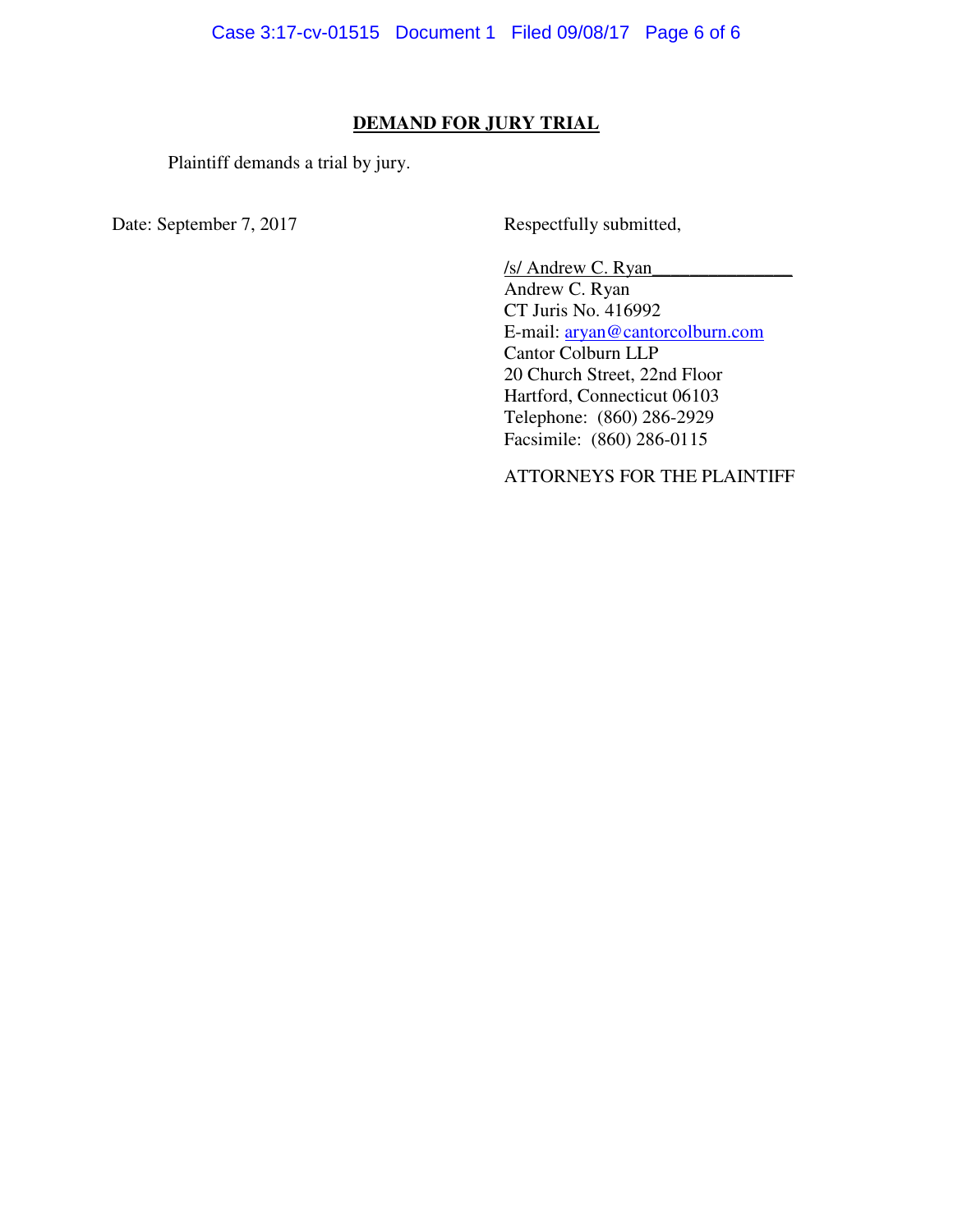# EXHIBIT A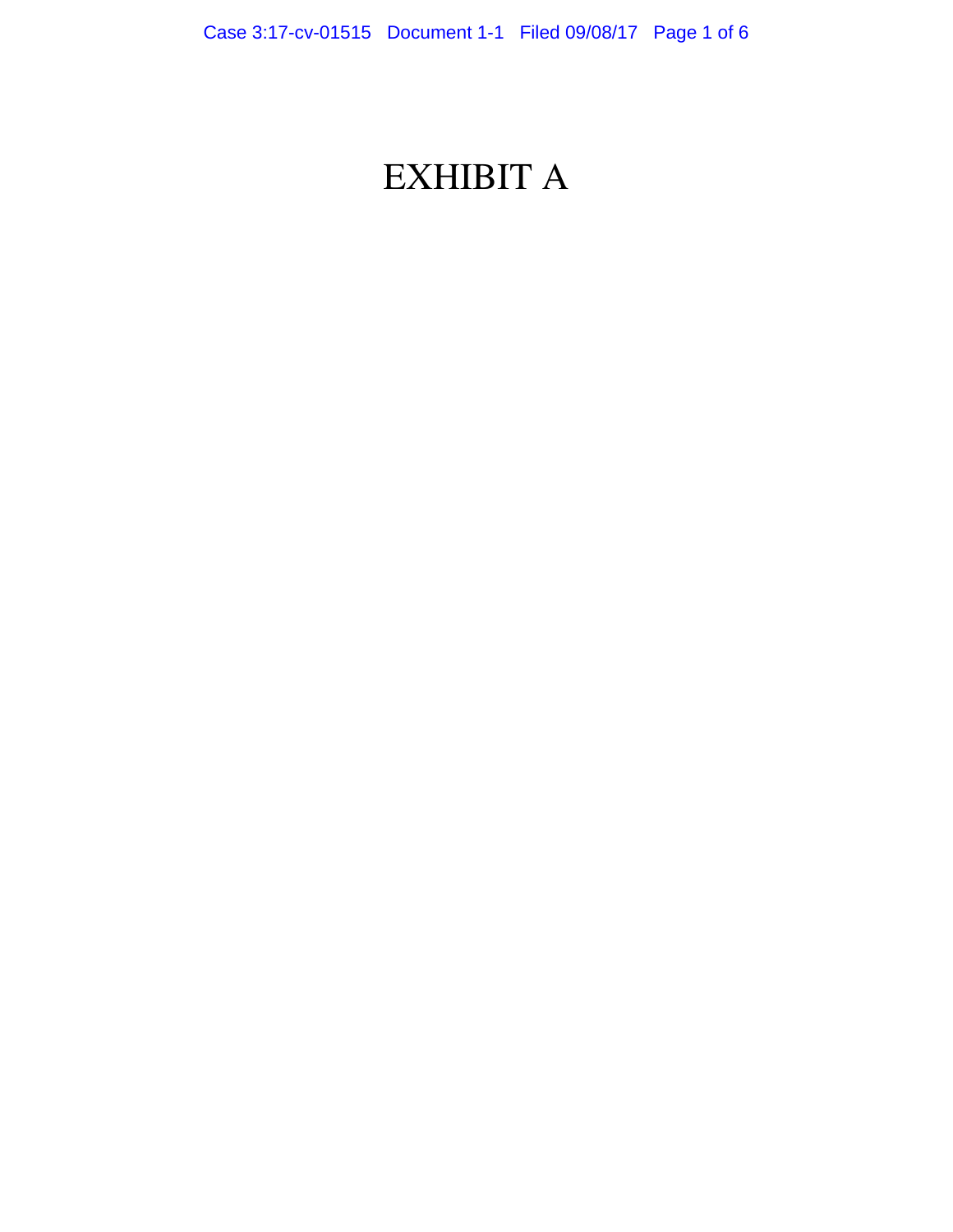### Case 3:17-cv-01515 Document 1-1 Filed 09/08/17 Page 2 of 6



George A. Pelletier, Ir. qpelletier@cantorcolburn.com

ATTORNEY CLIENT PRIVILEGE ATTORNEY WORK PRODUCT

20 Church Street

**HARTFORD** 

22nd Floor Hartford, CT 06103 phone: 860-286-2929 fax: 860-286-0115

WASHINGTON, D.C. 1800 Diagonal Road Suite 400 Alexandria, VA 22314 phone: 703-236-4500 fax: 703-236-4501

**ATLANTA** 

1180 Peachtree Street **Suite 2050** Atlanta, GA 30309 phone: 404-607-9991 fax: 404-607-9981

**HOUSTON** 2603 Augusta Drive Suite 1270 Houston, TX 77057 phone: 713-266-1130 fax: 713-266-8510

**DETROIT** 201 W. Big Beaver Road Suite 1101 Troy, MI 48084 phone: 248-524-2300 fax: 248-524-2700

www.cantorcolburn.com

September 19, 2013

Sent Via Email and Via First Class Mail

Jeffrey A. Miller, Esq. Vice President of Operations On Demand Direct Response, LLC 14958 Ventura Boulevard Suite 104 Sherman Oaks, CA 91403

Terms of Engagement for Legal Services  $Re:$ 

Dear Mr. Miller:

We appreciate On Demand Direct Response, LLC requesting our assistance in connection with intellectual property matters, namely Trademark and Copyright matters, and we look forward to serving as counsel in these matters. This letter sets forth the terms of our engagement.

Scope. Unless we otherwise agree in writing, this letter sets forth 1. our entire agreement for rendering professional services for the current and any future engagements.

Effect. Our engagement is subject to and effective upon the earlier 2. of (a) receipt of a signed copy of this letter agreement; (b) the date that we first render services; or (c) the date that we first receive a retainer.

 $3.$ Fees. Services will be rendered at our standard hourly rates for our attorneys and other personnel (such as paralegal assistants) prevailing at the time services are rendered. Our rates presently range from \$150 per hour to \$500 per hour, but we reserve the right to change these rates from time to time. Generally, we revise our rates annually in December. My hourly rate is \$380 per hour. Where possible, we will assign attorneys or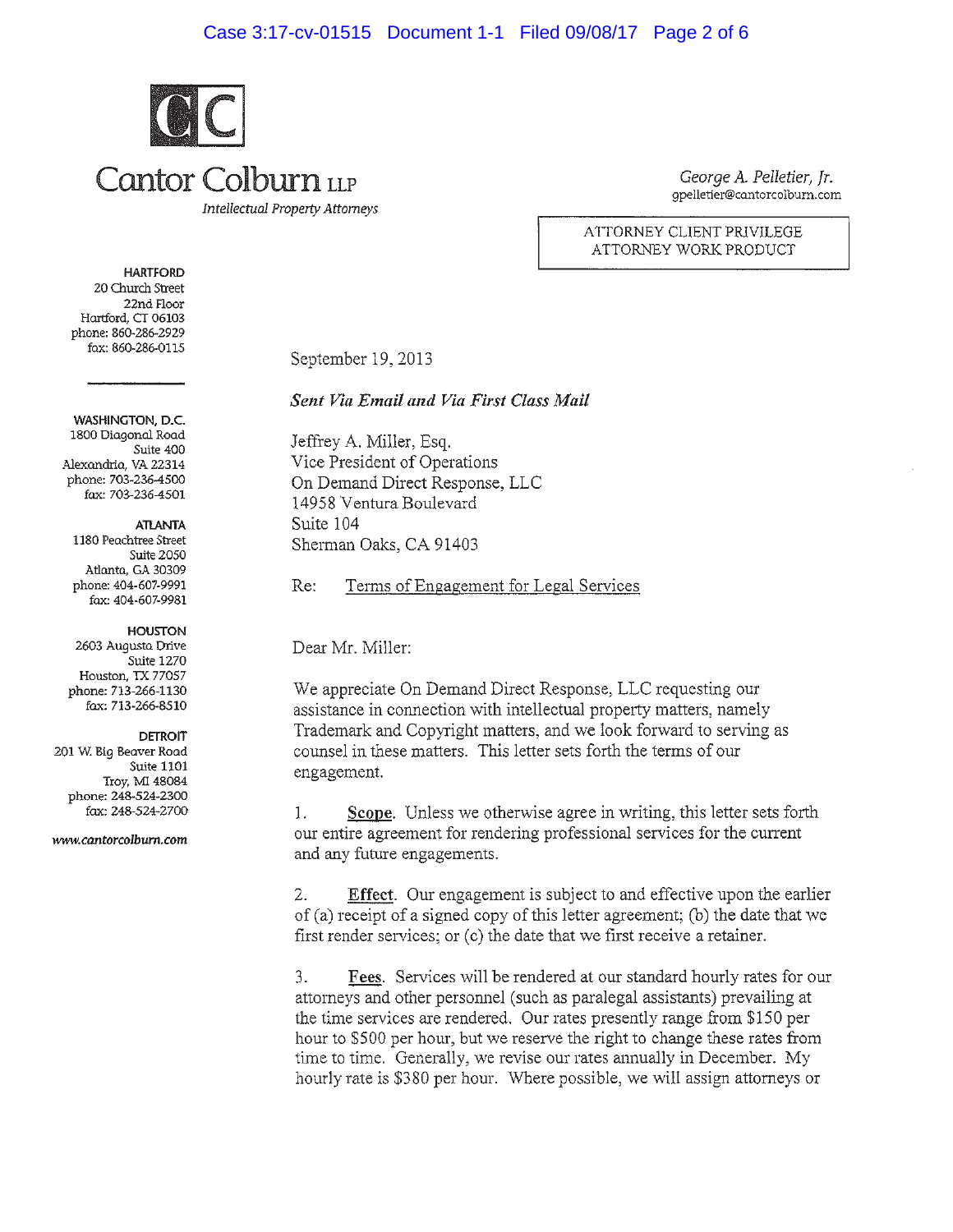### Case 3:17-cv-01515 Document 1-1 Filed 09/08/17 Page 3 of 6



Cantor Colburn LLP

On Demand Direct Response, LLC September 19, 2013 Page 2

**Intellectual Property Attorneys** 

agents to your cases who are qualified, and yet have a lower billing rate, under my supervision.

While we may attempt to estimate fees to assist you in your planning, such estimates are subject to change and are not binding unless otherwise expressly stated in writing.

Costs. In addition to fees for professional and staff time, you will  $4.$ also pay for certain costs and expenses such as charges for messengers, facsimiles, computerized research, word processing, printing and photocopying, travel, transcripts, parking, filing fees, telephone toll charges, secretarial overtime (where attributable to your special needs), notary charges, experts and other consultants retained on your behalf, and other similar costs and expenses. You are also responsible for all costs and expenses we advance on your behalf. Where significant or unusual third-party payments are required (e.g., co-counsel fees, expert fees, special studies, extensive transcripts or filing fees), we will normally forward the charge to you for direct payment or obtain advance funds from you to cover the cost. If we advance funds for you, they will be added to the invoice. A list of our current charges for costs is available upon request, although they may be revised from time to time by the Firm without notice.

**Retainer.** We generally require a retainer for matters undertaken 5. for new clients. The retainer is based upon the complexity of the case and the resources required. In this case, we are not requesting a retainer at this time. We do, however, reserve the right to request a retainer if we determine that it is warranted.

We will bill you on a monthly basis and all bills are due in full upon receipt. Any retainer is a deposit for payment of a portion of the legal fees and costs to be incurred. Except to the extent any legal fees or costs are incurred, any retainer is a refundable deposit that is your property and which you may have returned. At the end of our engagement, our final charges will be applied against the retainer and the balance of the retainer, if any, will be refunded, or the balance due must be paid by you. By signing this letter, you are authorizing us to withdraw amounts from the trust account containing any retainer to pay your statements as billed on any matter for you and you are granting us a lien for attorneys' fees and costs advanced on all retainers, escrow accounts, trust accounts, real and personal property, intangible property, claims and causes of action that are

### **HARTFORD**

20 Church Street 22nd Floor Hartford. CT 06103 phone: 860-286-2929 fax: 860-286-0115

### WASHINGTON, D.C.

1800 Diagonal Road Suite 400 Alexandria, VA 22314 phone: 703-236-4500 fax: 703-236-4501

### **ATLANTA**

1180 Peachtree Street Suite 2050 Atlanta, GA 30309 phone: 404-607-9991 fax: 404-607-9981

**HOUSTON** 2603 Augusta Drive Suite 1270 Houston, TX 77057 phone: 713-266-1130 fax: 713-266-8510

### **DETROIT**

201 W. Big Beaver Road Suite 1101 Troy, MI 48084 phone: 248-524-2300 fax: 248-524-2700

www.cantorcolburn.com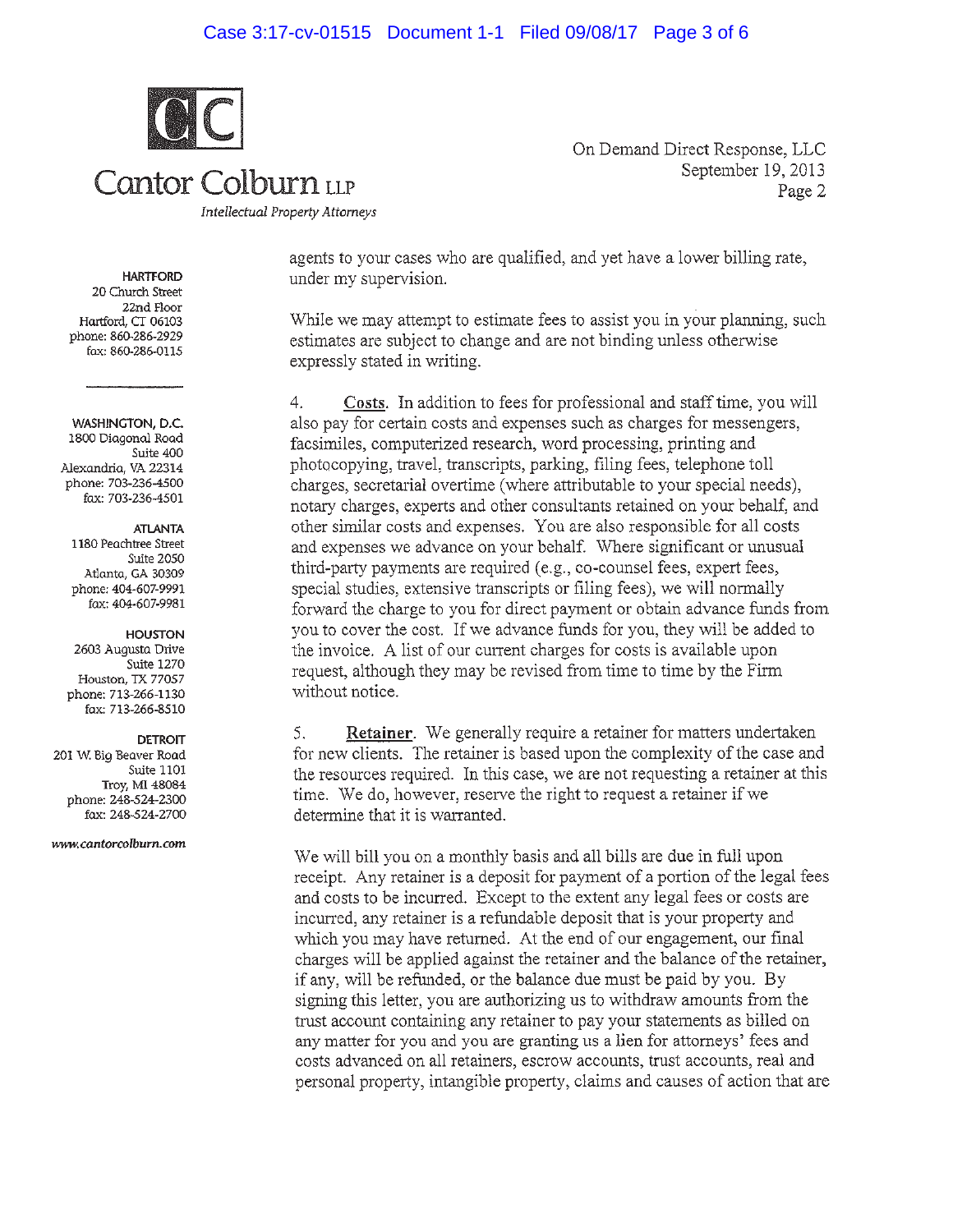### Case 3:17-cv-01515 Document 1-1 Filed 09/08/17 Page 4 of 6



On Demand Direct Response, LLC September 19, 2013 Page 3

**Intellectual Property Attorneys** 

subject to our representation of you and on all proceeds of any recovery obtained (by settlement, arbitration, award, court judgment or otherwise).

Billing statements; carrying charges on unpaid balances. We 6. will send periodic statements. You herein agree that such statements are due and payable on receipt. If you have any questions about a statement, please call them to our attention promptly, but in any event no later than thirty (30) days after you receive the statement. If we do not receive payment by the end of the month following the month in which we issue our statement, you agree to pay a carrying charge of 1% per month on the unpaid balance of the statement from the invoice's date.

Termination. You may terminate our services at any time upon 7. written notice, and we also may terminate our services upon written notice. Our representation will end at the earlier of (a) your termination of our representation, (b) our withdrawal, or (c) the substantial completion of our substantive work.

Documents. When termination occurs, documents and property 8. that you have provided to us will be returned to you at your request, subject to any applicable liens. Copies of documents we have created for you, which you may need but no longer have, will be made available to you at your request, subject to any applicable liens. Our drafts and work product will belong to us. We reserve the right, subject to any applicable laws or rules of professional responsibility, to destroy within a reasonable time any items described in this paragraph that are retained by us.

Confidentiality. As attorneys, we are required to maintain 9. communications with a client in confidence.

Waiver of certain conflicts. While we do not believe that there is  $10.$ presently a conflict of interest in our serving as counsel for you, as set forth herein, you agree that we may represent, now and in the future, existing or new clients in any matters that are not substantially related to our work for you. We may represent such clients' interests in those other matters even if they are directly adverse to you or an affiliate. By executing this letter you are agreeing to waive any conflict of interest that arises in such situations. Of course, without your prior written consent, we cannot and will not represent any client adverse to you in a separate legal matter if we have obtained confidential information from you that is material to that matter. However, in instances in which we have no such

**HARTFORD** 20 Church Street 22nd Floor Hartford, CT 06103 phone: 860-286-2929 fax: 860-286-0115

WASHINGTON, D.C. 1800 Diagonal Road Suite 400 Alexandria, VA 22314 phone: 703-236-4500 fax: 703-236-4501

**ATLANTA** 

1180 Peachtree Street Suite 2050 Atlanta, GA 30309 phone: 404-607-9991 fax: 404-607-9981

**HOUSTON** 2603 Augusta Drive Suite 1270 Houston, TX 77057 phone: 713-266-1130 fax: 713-266-8510

**DETROIT** 

201 W. Big Beaver Road Suite 1101 Troy, MI 48084 phone: 248-524-2300 fax: 248-524-2700

www.cantorcolburn.com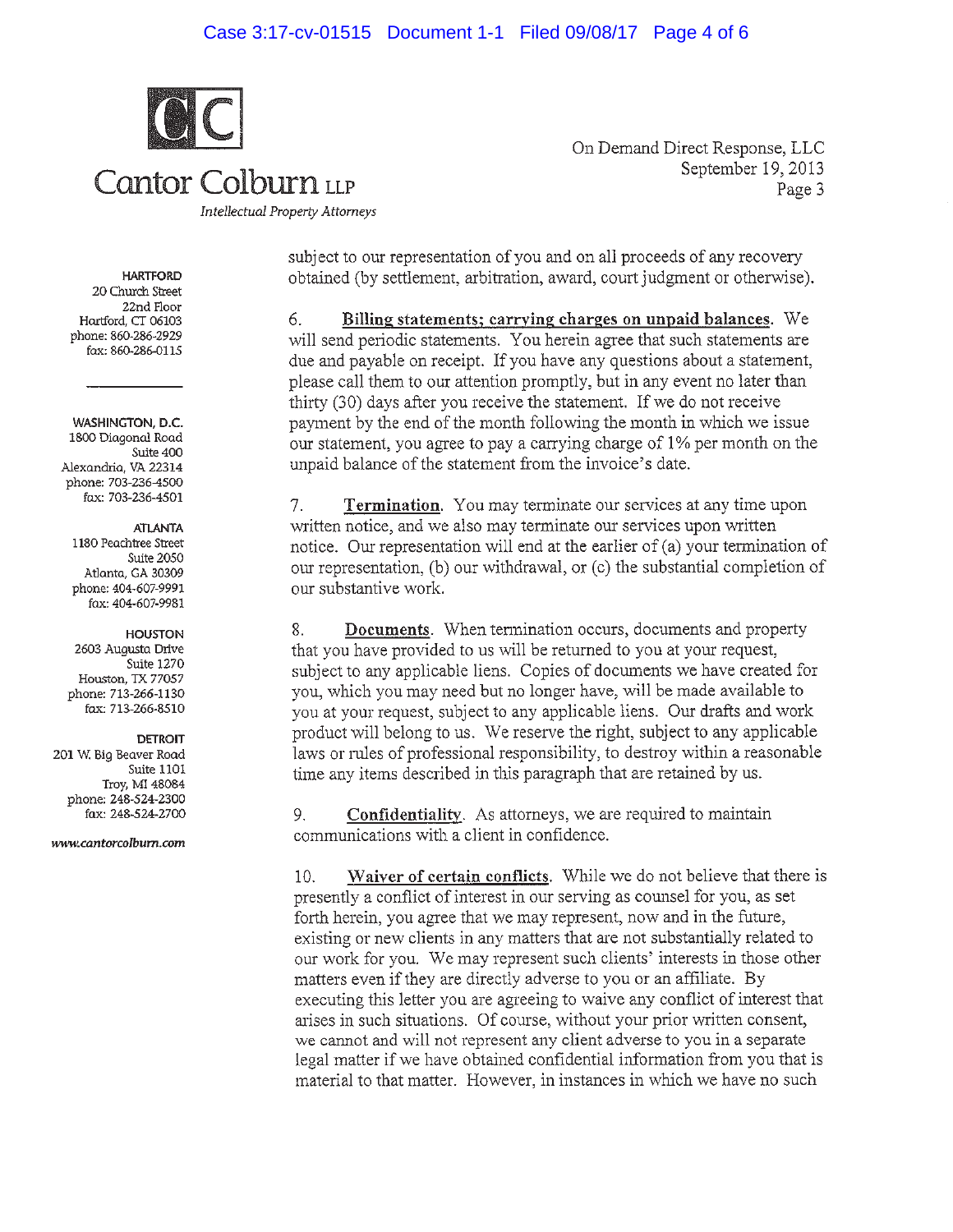### Case 3:17-cv-01515 Document 1-1 Filed 09/08/17 Page 5 of 6



Cantor Colburn LLP

**Intellectual Property Attorneys** 

On Demand Direct Response, LLC September 19, 2013 Page 4

**HARTFORD** 20 Church Street 22nd Floor Hartford, CT 06103 phone: 860-286-2929

fax: 860-286-0115

WASHINGTON, D.C. 1800 Diagonal Road Suite 400 Alexandria, VA 22314 phone: 703-236-4500 fax: 703-236-4501

### **ATLANTA**

1180 Peachtree Street Suite 2050 Atlanta, GA 30309 phone: 404-607-9991 fax: 404-607-9981

**HOUSTON** 

2603 Augusta Drive Suite 1270 Houston, TX 77057 phone: 713-266-1130 fax: 713-266-8510

### **DETROIT**

201 W. Big Beaver Road Suite 1101 Troy, MI 48084 phone: 248-524-2300 fax: 248-524-2700

www.cantorcolburn.com

material confidential information, you agree that we can represent other clients in legal matters, even those potentially or actually adverse to you or any affiliate, without your further consent.

No guarantee of success. It is impossible to provide any promise 11. or guarantee about the outcome of your matters. Nothing in this letter or any statements by our staff or attorneys constitutes a promise or guarantee. Any comments about the outcome of your matter are expressions of opinion only.

12. ARBITRATION AND WAIVER OF JURY TRIAL. ANY DISPUTE BASED UPON OR ARISING OUT OF OUR ENGAGEMENT, THIS LETTER AGREEMENT AND/OR THE PERFORMANCE OR FAILURE TO PERFORM SERVICES (INCLUDING, WITHOUT LIMIT, CLAIMS OF PROFESSIONAL NEGLIGENCE) SHALL BE SUBJECT TO BINDING ARBITRATION TO BE HELD IN HARTFORD, CONNECTICUT BEFORE A RETIRED CONNECTICUT SUPERIOR COURT JUDGE. JUDGMENT ON THE ARBITRATOR'S AWARD SHALL BE FINAL AND BINDING, AND MAY BE ENTERED IN ANY COMPETENT COURT. AS A PRACTICAL MATTER, BY AGREEING TO ARBITRATE ALL PARTIES ARE WAIVING JURY TRIAL.

Miscellaneous. This letter agreement is governed by Connecticut 13. law and sets forth our entire agreement for rendering professional services. It can be amended or modified only in writing. In the event of any dispute, the prevailing party shall be entitled to attorneys' fees (including the value of time of attorneys in the Firm at their normal billing rates), expenses of litigation and/or arbitration (including expert witnesses) and costs, both in connection with obtaining and collecting any judgment and/or arbitration award, in addition to any other relief to which that party may be entitled. We carry errors and omissions insurance, the specifics of which are available upon request. Each party signing below is jointly and severally responsible for all obligations due us and represents that each has full authority to execute this agreement so that it is binding. This agreement may be signed in one or more counterparts and binds each party signing it whether or not any other proposed signatory ever executes it. We are not advising you with respect to this letter because we would have a conflict of interest in doing so. If you wish advice, you should consult independent counsel of your choice.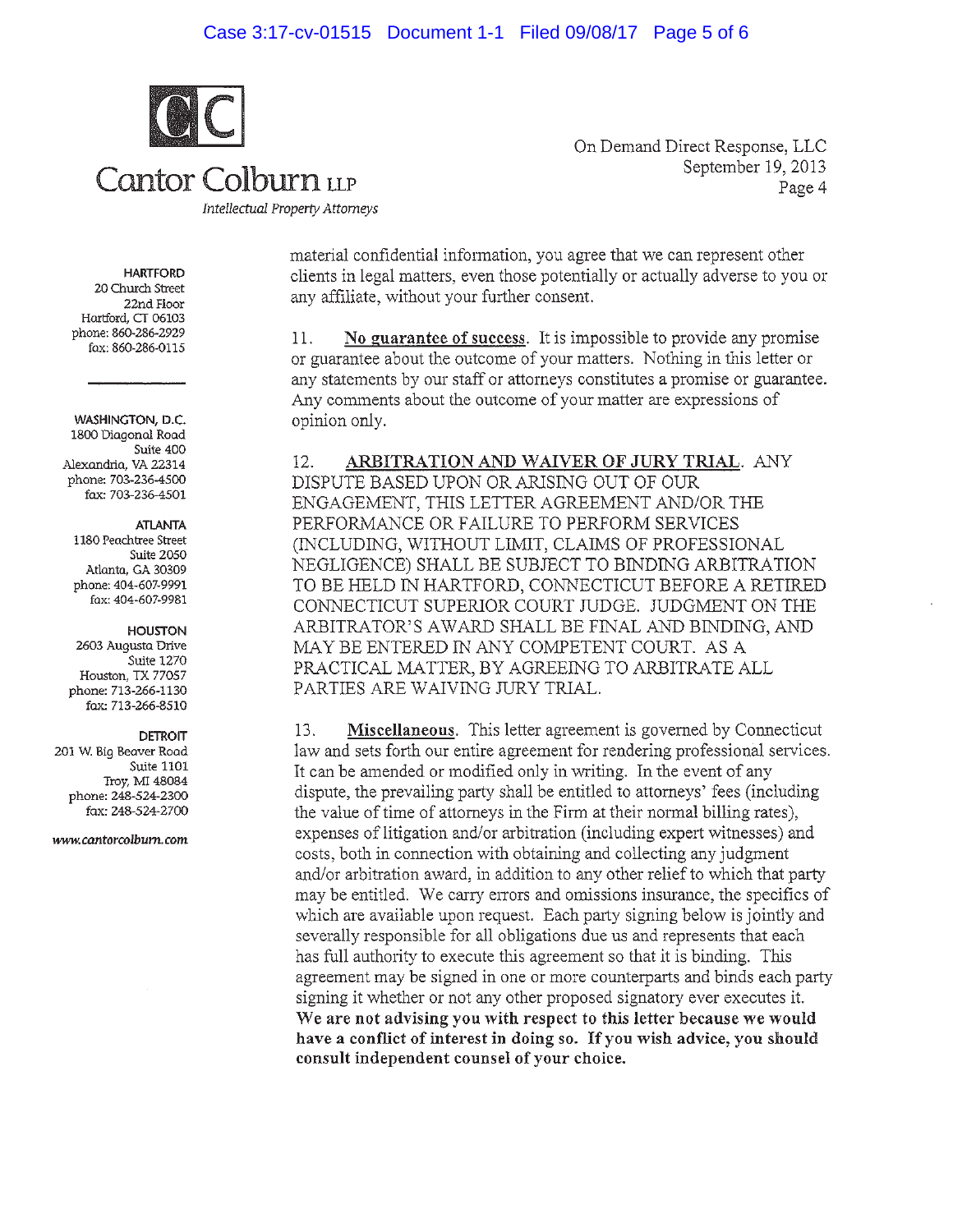### Case 3:17-cv-01515 Document 1-1 Filed 09/08/17 Page 6 of 6



Cantor Colburn LLP

On Demand Direct Response, LLC September 19, 2013 Page 5

Intellectual Property Attorneys

### **HARTFORD**

20 Church Street 22nd Floor Hartford, CT 06103 phone: 860-286-2929 fax: 860-286-0115

WASHINGTON, D.C. 1800 Diagonal Road Suite 400 Alexandria, VA 22314 phone: 703-236-4500 fax: 703-236-4501

### **ATLANTA**

1180 Peachtree Street Suite 2050 Atlanta, GA 30309 phone: 404-607-9991 fax: 404-607-9981

### HOUSTON

2603 Augusta Drive Suite 1270 Houston, TX 77057 phone: 713-266-1130 fax: 713-266-8510

**DETROIT** 

201 W. Big Beaver Road Suite 1101 Troy, MI 48084 phone: 248-524-2300 fax: 248-524-2700

www.cantorcolburn.com

Please contact me as soon as possible if this letter does not accurately reflect your understanding of our agreement. Any corrections or changes must be in writing signed by both of us.

Please sign and return the enclosed acknowledgment copy of this letter (along with your check for our retainer if one is specified above) at your earliest convenience

Yours very truly.

George A. Pelletier, Jr.

THE UNDERSIGNED HAS READ AND UNDERSTOOD THIS AGREEMENT. THE FOREGOING ACCURATELY SETS FORTH ALL THE TERMS OF ENGAGEMENT, AND IS APPROVED AND ACCEPTED.

Dated: 2013

| By:                                         |
|---------------------------------------------|
| $\sqrt{10}$<br>Name:                        |
| $\sqrt{\frac{1}{2}}$<br>Title:<br>J.<br>2 ( |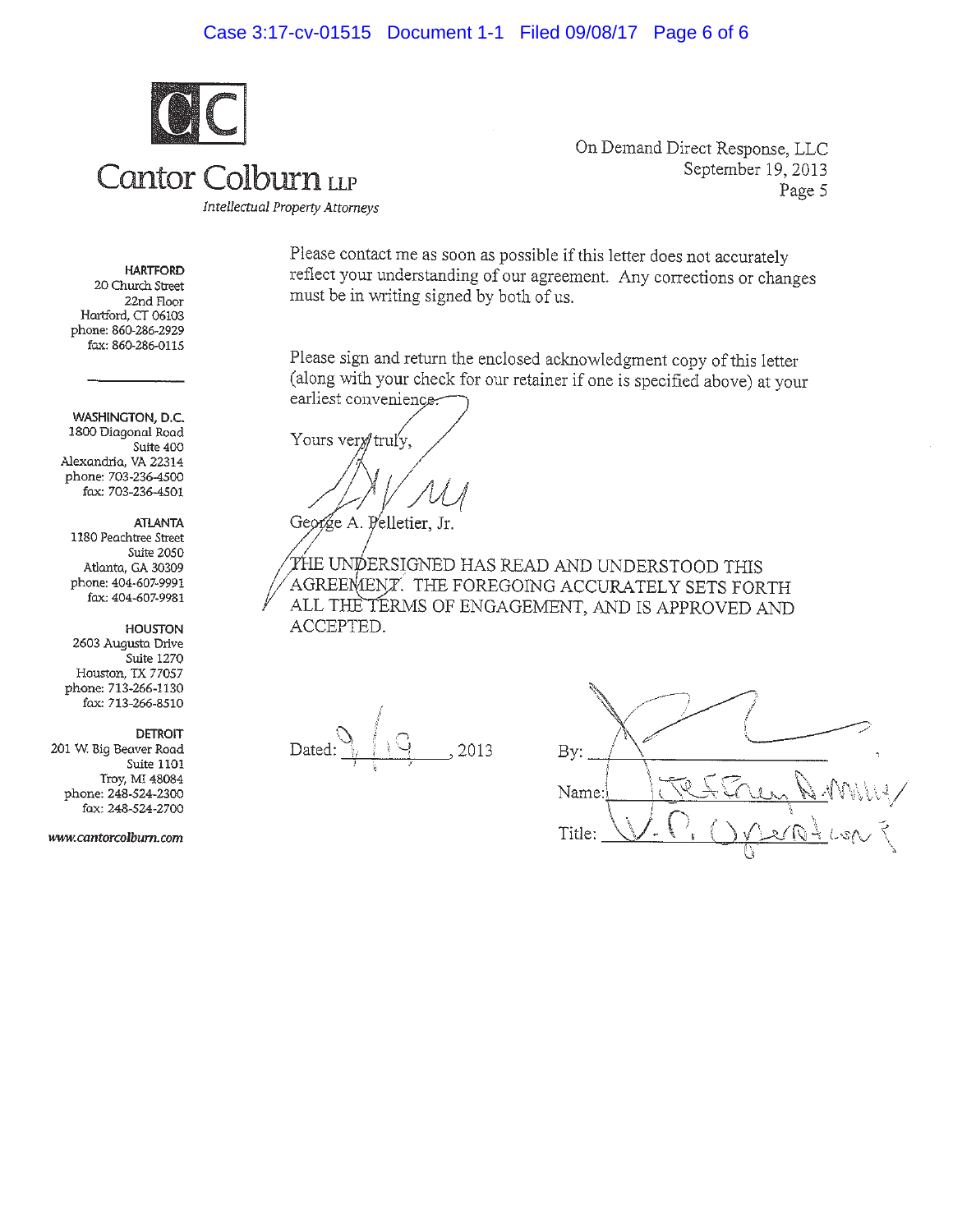## EXHIBIT B